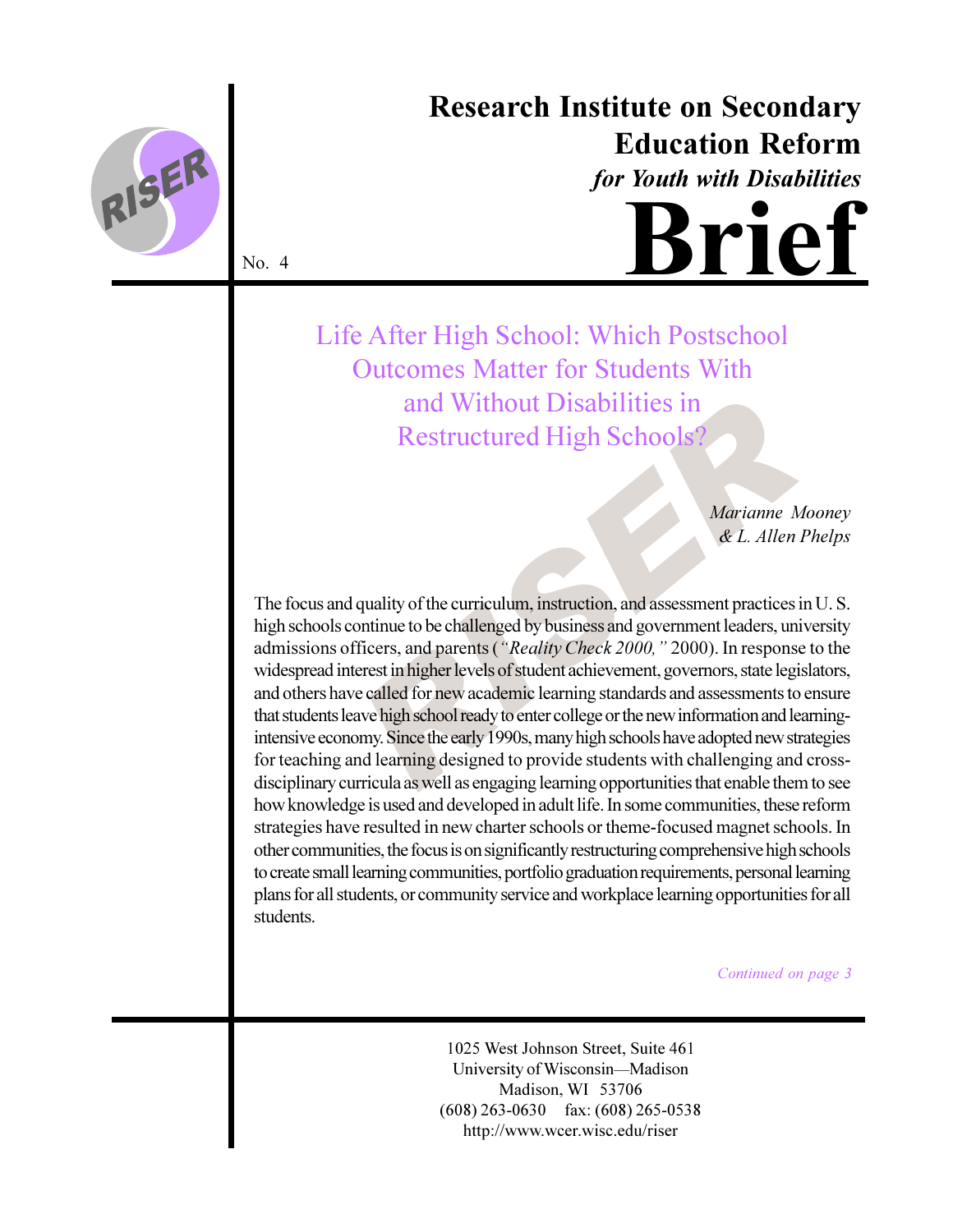## **ACKNOWLEDGMENTS**

This brief is drawn from a RISER research reported entitled: Postschool Outcome Analyses: Their Importance, Use, and Focus for Students With and Without Disabilities. We wish to thank Tina Anctil for her assistance and collaboration in the major study, as well as Drs. Lizanne DeStefano, David Johnson, and Bruce King for their thoughtful reviews of the research report, and Cathy Loeb and Mary Fish for their invaluable contributions to this brief.



The preparation of this brief was supported by a grant from the U.S. Department of Education, Office of Special Education and Rehabilitative Services, Office of Special Education Programs  $(\text{\#H158J970001})$  and by the Wisconsin Center for Education Research, School of Education, University of Wisconsin-Madison. Any opinions, findings, or conclusions are those of the authors and do not necessarily reflect the views of the supporting agencies.

#### **INSTITUTE MISSION**

The mission of the institute is to expand the current knowledge base related to practices and policies in secondary schools that enhance learning, achievement, and postschool outcomes for students with disabilities



## **CORE RESEARCH QUESTIONS**

- 1. What are critical features of instruction, assessment, and support strategies that promote authentic understanding, and achievement (and performance) for all students?
- 2. How have changes in authentic inclusive learning and schooling practices affected the school and postschool outcomes (and their interaction) for students with disabilities (collectively and disaggregated) using frames of reference focused on equity, value added, and accountability?
- 3. How do schools accommodate district and state outcome assessments, and how do such accommodations affect the participation in, reporting of, and validity of assessment?
- 4. In schools evolving toward authentic and inclusive instruction, what are the roles and expectations of stakeholders as they engage in planning for secondary and postsecondary experiences?
- 5. What contextual factors are required to support and sustain the development of secondary-level learning environments that promote authentic understanding, achievement, and performances for all students?
- 6. What strategies are effective in providing both information and support to policymakers, school administrators, teachers, human service personnel, and the community so they utilize the findings to create and support learning environments that promote authentic understanding, achievement, and performance for all students?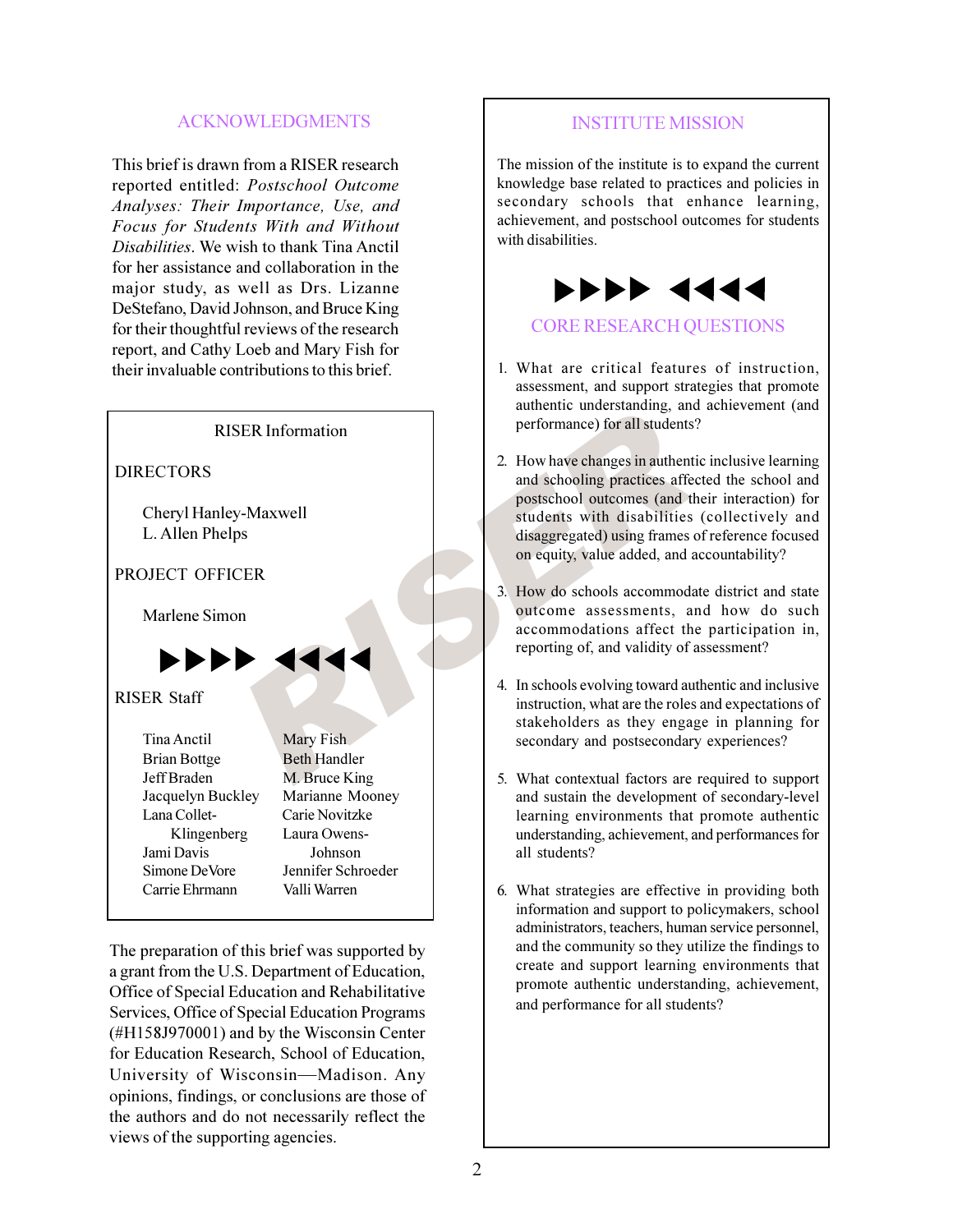All students, especially students with disabilities, have much to gain or lose in the evolving milieu of education reforms. Many of the school reform movements promise improved postschool outcomes for students and society, such as a world class workforce, improved access to and success in postsecondary education, or reduced dropout rates for poor and minority students. However, there appears to be little or no relationship between many of these education reform efforts and increased economic productivity (Levin, 1998) or substantial gains in postsecondary educational attainment. While substantial evidence is available documenting the relationship between increased educational attainment and higher earnings, the link is less clear between school reforms and certain types of postsecondary education and earnings or employment stability in the new information and learning-intensive economy.

Following more than a decade of education reform, the attention of policymakers and educators is turning to two central questions: (a) How effective are the various reform-focused, school-based practices in improving student learning? and (b) What results have been produced from these reforms?

Over the past two years the Research Institute on Secondary Education Reform for Youth with Disabilities (RISER) has been studying three significantly restructured high schools that have included students with disabilities and their parents in the design and/or implementation of school reform efforts. Since each of these schools has been operating for 3–12 years with its new, whole-school reform design, several important questions can be addressed regarding postschool outcomes. In this research brief, we examine three questions:

- 1. Which postschool outcomes realized by graduates are most important to educators?
- 2. To what extent do educators' expectations for postschool outcomes differ for students with and without disabilities?
- 3. How can this information be used to provide accountability for the school and to improve teaching and learning experiences for students?

## The Restructured and Inclusive High Schools

The three RISER study schools range in size from 400 to 1,000 students in grades  $9-12$  or  $7-12$ . They are located in a major urban setting and in smaller communities in the northeast. Students with a range of disabilities represent  $16\% - 22\%$  of the student population in these schools, compared with 14% in the typical U.S. high school (U.S. Department of Education, 1999). These schools operate in a changing multicultural context that reflects demographic trends similar to those found in nearby communities. None of these public high schools uses selective admissions standards. While local school leaders can provide confirmable estimates of the percentage of graduates attending college and seeking careers directly following high school, recent follow-up reports or studies are not available.

School One, located in a large, metropolitan city, offers a community service and internship program through which students are prepared for work, citizenship, and higher education. Courses feature the integration of math, science, humanities, and English. During the last 2 years, all students have been required to complete a series of portfolios, which determines their eligibility for meeting school-defined graduation standards. Admission to a 4-year college is the expected outcome for each student, and each student is provided with an advisor.

School Two, located in a small capital city, provides all students with individualized learning plans that are reviewed formally by parents, educators, and students two or three times each year. The individualized learning plans help students reflect on and connect their experiences in school to their future life and career goals. These plans also engage students in personally relevant, challenging, motivating, and accountable educational activities. Students have a wide range of community-based learning and independent study options.

At School Three, a suburban school, all students complete a 40-hour community service requirement. Their high school experience includes a series of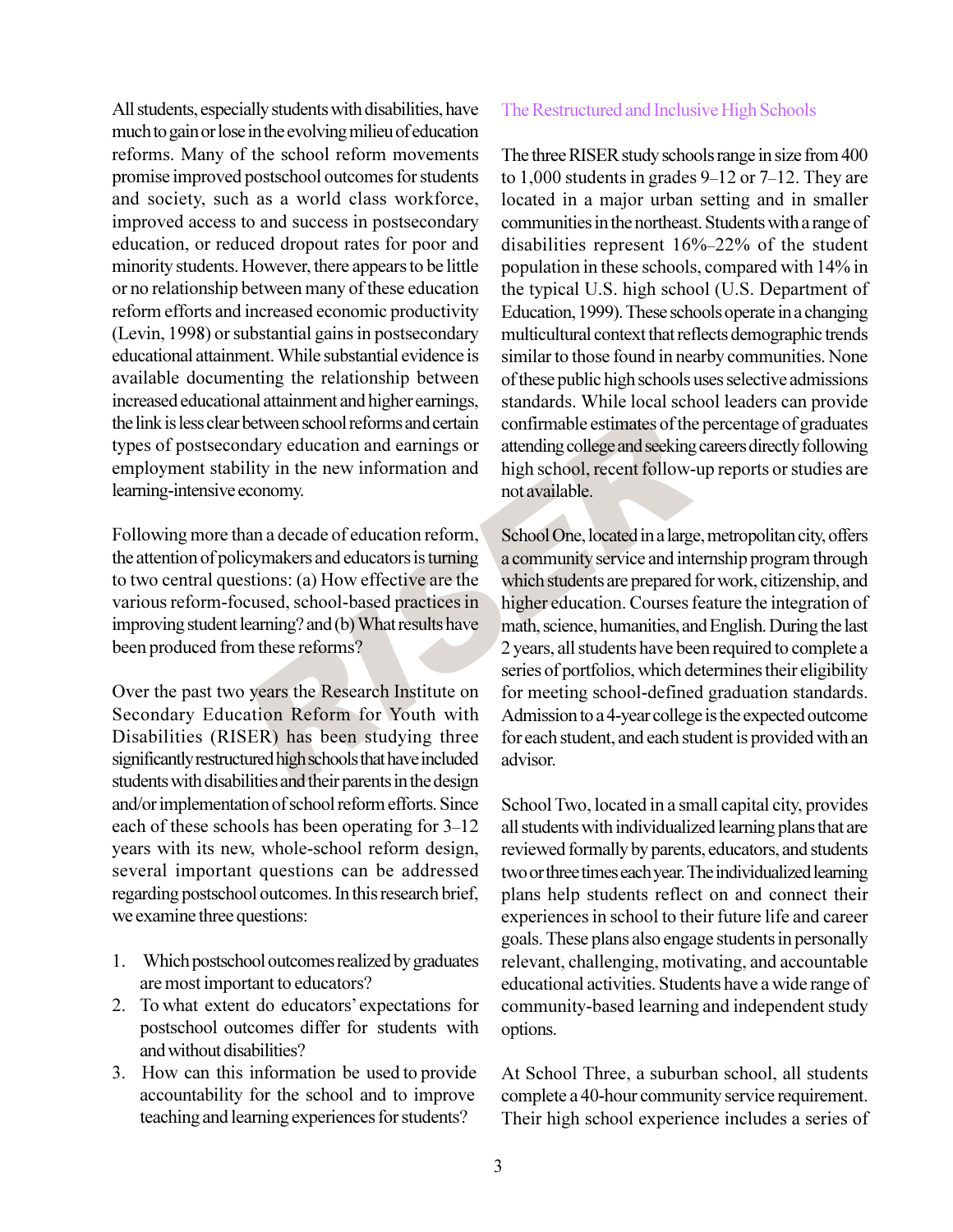portfolio projects: a 10<sup>th</sup>-grade exhibition project, an 11<sup>th</sup>-grade post-graduation portfolio (an individualized postsecondary plan), and an extensive 12<sup>th</sup>-grade senior project that requires students to demonstrate their understanding and/or skill level in a specific area. In this school, student success is linked closely to personal growth and community involvement, as well as to traditional academic achievement standards.

## **The Survey**

For this study, a survey was developed and mailed to 155 teachers, counselors, and administrators at the three schools in February 2000. The six-page instrument gathered their assessment of the importance of 50 different postschool outcomes for students with and without disabilities using a three-point scale: very important, important, and not important. Their responses to the following open-ended question were also sought: In what ways would postschool outcome data on students be useful to you in your classroom and high school setting? Across the three schools, an 84.5% response rate was achieved. This high response rate provides a high degree of confidence in the findings at these three restructured high schools, which have carefully and systematically included students with disabilities over the past several years.

While parents are key partners in the educational process for students with disabilities, they were not included in this study. At these high schools, parents have been an active part of the school design and development process, and they participate in students' individualized education program (IEP) conferences at which postschool outcomes are considered and discussed.

## **Critical Postschool Outcomes**

Of the 50 possible postschool outcomes on the survey, 7 emerged as equally important for students with and without disabilities. As suggested in Table 1, when the outcomes deemed "most important" by more than 90% of the respondents are identified, success in both college and career choices is the overriding expectation for all students graduating from restructured and

| <b>Most Important Outcomes</b>                  | <b>Percent of Respondents</b>                  |              |
|-------------------------------------------------|------------------------------------------------|--------------|
|                                                 | Students without Students with<br>disabilities | disabilities |
| Type of postsecondary institution attended      | 96.2                                           | 97.7         |
| College completion status                       | 93.2                                           | 96.9         |
| Type of employment                              | 93.1                                           | 93.9         |
| Level of job satisfaction                       | 92.4                                           | 94.7         |
| Type of postsecondary program                   | 92.4                                           | 94.6         |
| Not working/not in school                       | 91.6                                           | 93.9         |
| Job match to student interests                  | 91.6                                           | 93.9         |
| Working and going to school                     | 89.3                                           | 93.3         |
| Job advancement following initial placement     | 88.5                                           | 90.1         |
| Self-determination/advocacy in daily activities | 82.4                                           | 92.4         |
| Financial management skills                     | 80.1                                           | 90.1         |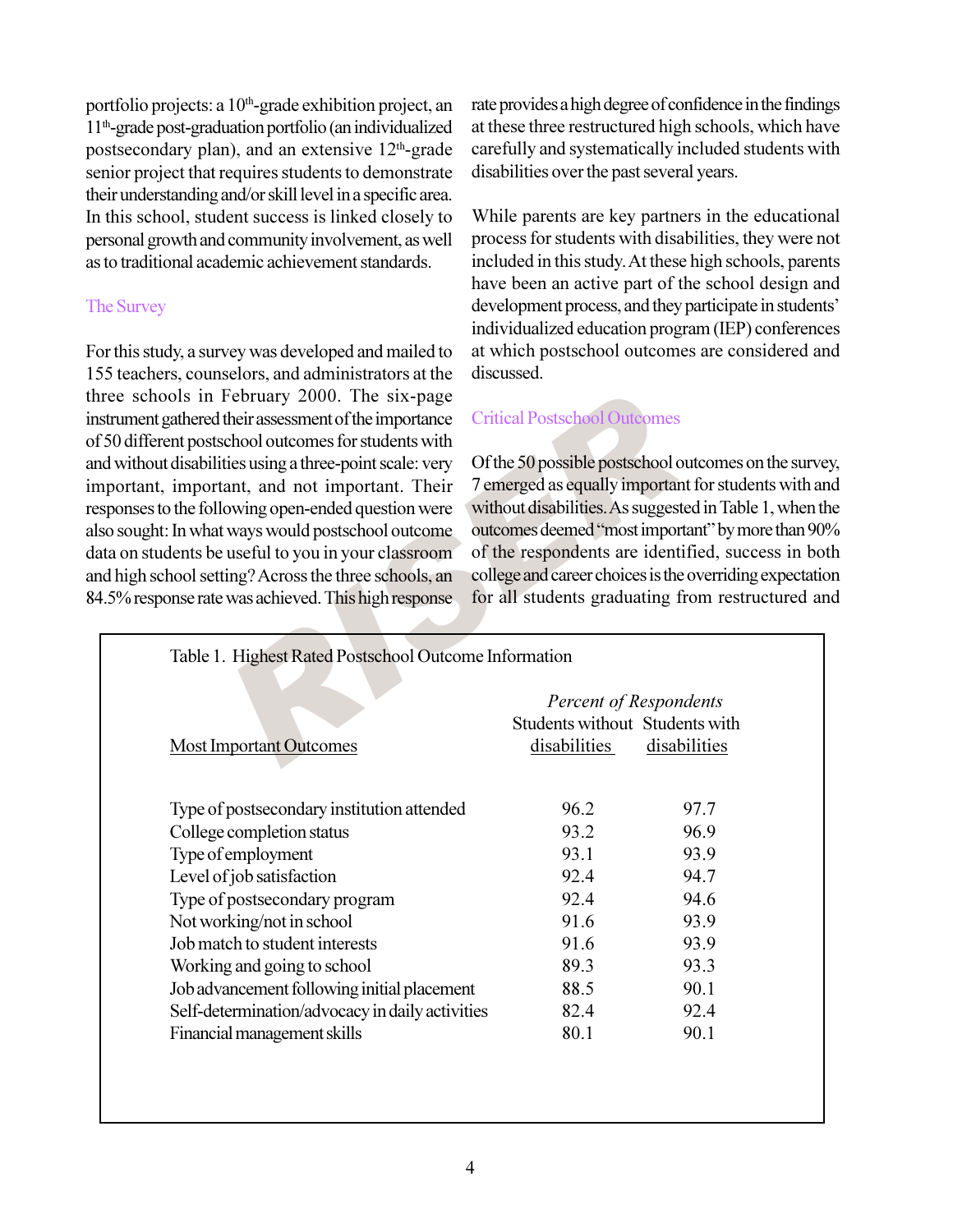inclusive high schools. Three of the most important outcomes focused on college admission and completion, while three others pertained to the type of employment and level of job satisfaction obtained by students following graduation. One of the highest rated outcomes was "Not working/not in school," which confirms the clear intent of school restructuring efforts to address both college and career outcomes. There is a clear and consistent consensus among 90% of the educators in these schools that both students with and students without disabilities are expected to enter and succeed in postsecondary education and the labor market.

Beyond the common focus on college and career outcomes, several additional outcomes were rated highly (90% or greater) for students with disabilities. These outcomes emphasized the problems of underemployment and family dependency that have plagued students with disabilities for decades. Respondents rated "Self-determination/advocacy" and "Financial management skills" as significantly more important for these graduates or school leavers. In these schools, where approximately 16% of the students have disabilities, these outcomes are viewed as particularly important. It should be noted that these two outcomes are also seen as relatively important for students without disabilities (by 82% and 80% of the respondents, respectively). In the curricular and instructional approaches used at each of the schools, student-led individual planning meetings, the development of individual career and learning plans, and the use of graduation portfolios ensure a focus on managing one's life independently following high school.

These "most important" outcomes describe several key pieces of data and postschool information that are useful in examining policies and practices. With regard to postschool employment indicators, educators' interests have moved beyond employment status data in search of evidence regarding the occupational match with graduates' interests, the level of job satisfaction, and job advancement opportunities. In an era marked by a productive economy with increased mobility by employees among firms, educators consider job satisfaction and advancement opportunities important indicators of successful transitions to work. Interest in these data clearly suggests that additional evidence is needed beyond the percentage of graduates employed and their annual earnings.

With regard to postschool education indicators, educators are interested in the type of postsecondary institutions and programs that graduates select, as well as their college completion status. Other information considered useful (but to a lesser extent) included grade point average, major field of study, and college admission test scores. Along with their interest in achieving high rates of college attendance by graduates from these schools, educators have a strong interest in having more information systematically compiled about the successes and challenges that graduates encounter in college. While these detailed data are seen as important, these high schools rely on the conventional information that most high schools receive from colleges and the college admission testing companies, as well as informal information exchanges (e.g., alumni visits, reunions).

#### **Using Postschool Outcome Information**

As noted in Table 2, six major themes emerged from the responses provided by educators to the question: In what ways would postschool outcome data on students be useful to you in your classroom and high school setting?

The respondents' comments regarding the current and potential uses of postschool information reflected an emphasis on uses that would directly benefit teaching, curriculum, new or improved policies, and future students. For teachers who offer project-focused or community-based learning experiences, it is important to understand how these experiences are actually used by graduates following high school. With regard to curriculum changes, the recent efforts that restructured schools have made (e.g., to align with state standards, to implement student advisories and block schedules, or to integrate career and academic courses) all appear promising. However, respondents' comments suggest that educators are looking for postschool information from graduates that would help them to make informed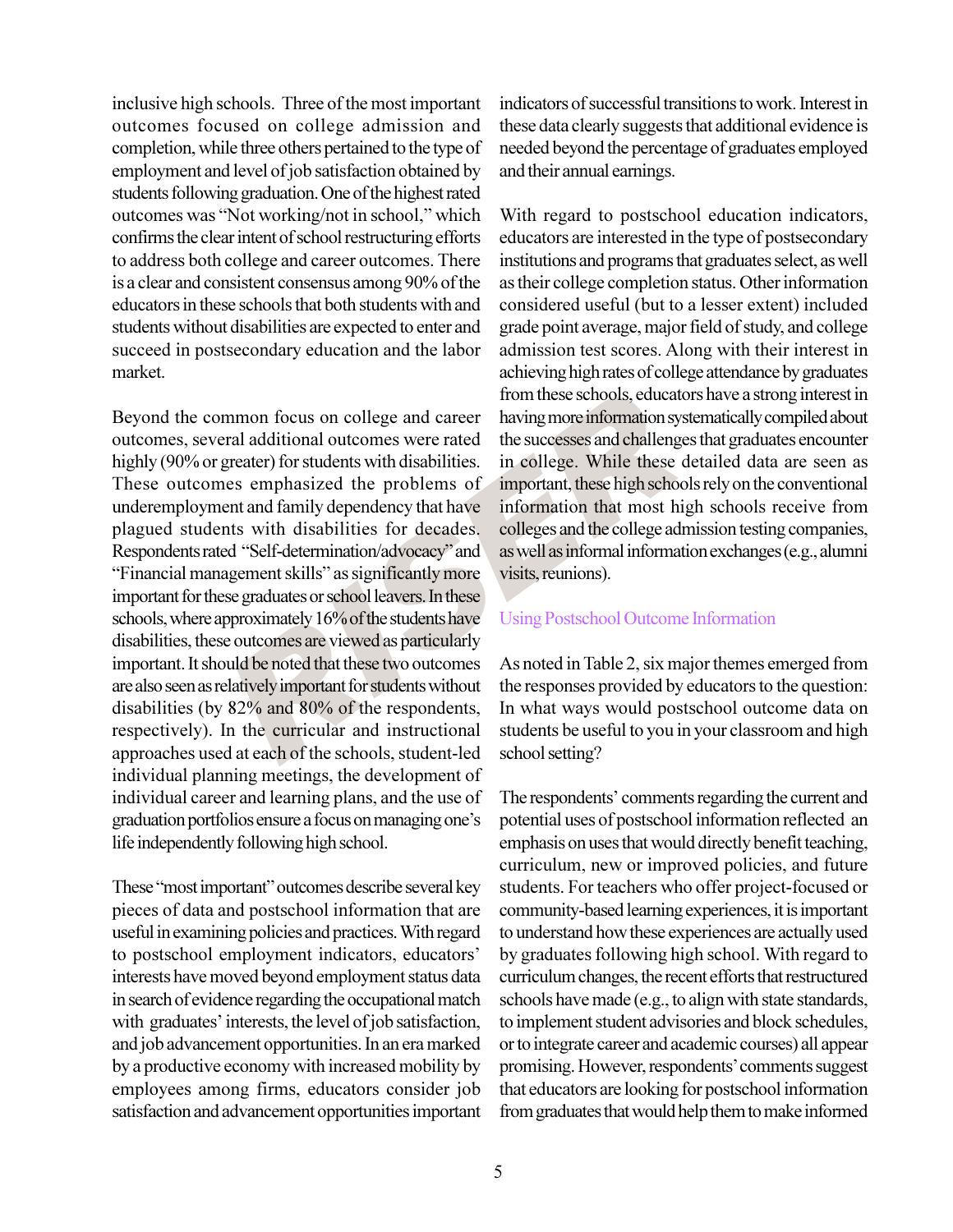Table 2. Major Themes of and Uses for Postschool Outcome Information

Informing current instructional practices Encouraging curriculum development and change Improving student preparation and learning for the "real world" Initiating changes in schoolwide policies and practices Changing faculty and staff expectations and attitudes Measuring general reform effectiveness

changes, for example, in areas that appear weak in the curriculum.

Since these restructured schools offer innovative alternatives designed  $5-10$  years ago to address some of challenges confronted by urban, small, and/ or poor communities, educators are interested in knowing a lot about how graduates are faring from a policy perspective. Additionally, the educators in these schools appear to use some postschool outcome information in their teaching to inform students about learning in the real world. However, as a number of comments suggest, they are interested in having much more information about what graduates regard as the most valuable learning and assessment experiences. While student portfolios, service learning projects, and internships are commonplace in these restructured schools, how these experiences or learning products benefit students in making the transition to another phase of life is essentially unknown.

#### Conclusions

In selected restructured and inclusive high schools, this study found substantial interest in using postschool outcome information to answer a number of key questions about the quality and impact of the learning experiences provided to students. This information is critical in judging the changes or refinements needed in major components of the school-based reforms, such as personalized learning plans, portfolio

assessment systems, and community service learning requirements. According to the broad spectrum of educators surveyed in this study, information from alumni about the usefulness of these restructuring and inclusion initiatives would be quite beneficial. Unfortunately, little, if any, information is presently available about the post-high school education, career, and living status of graduates, or from graduate followup studies in these settings. As is the case with many school reform efforts, these restructured high schools have made considerable investments in curriculum and professional development over the past decade but have given limited attention to building a capacity and system for improving these ventures using postschool outcome data from or about graduates. Overall, these data indicate that in high schools with well-established reforms, faculty members are very interested in creating postschool outcome and accountability systems, but have not yet done so.

There is a surprisingly high level of agreement on the importance of approximately 25 indicators for assessing the educational benefits realized by students with and without disabilities. Eleven of the most important indicators are identified in Table 1. These high priority postschool outcome indicators can serve as a primary guide for designing postschool indicators for restructured, inclusive high schools.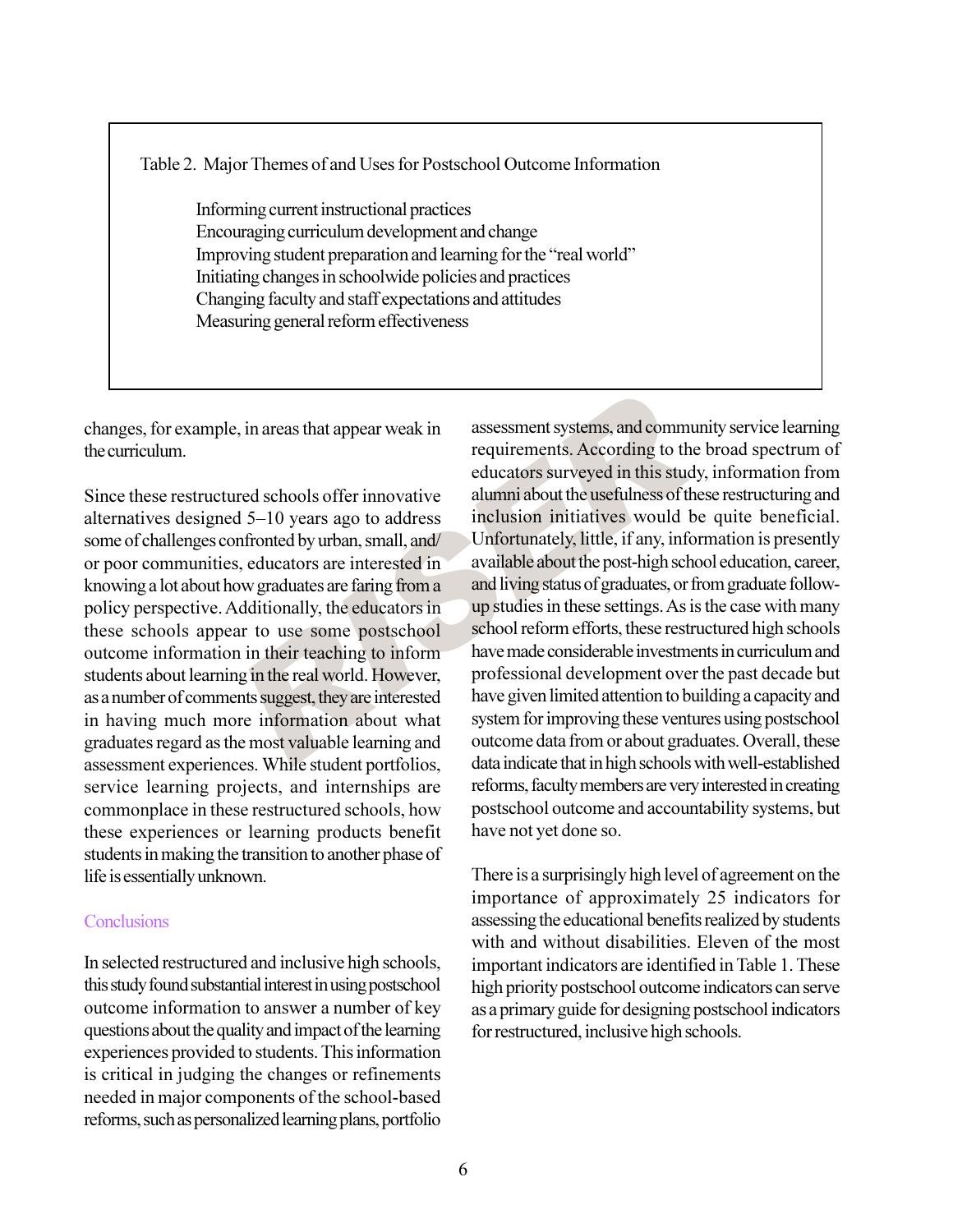## **Next Steps**

Following upon this documented and focused interest in postschool outcomes data, leaders and educators in restructured, inclusive high schools should begin to build information systems that are appropriate and useful. This will entail:

- 1. Working closely with state education, labor, and human service agencies, as well as 2- and 4-year colleges, to determine how information in these systems can be summarized and reported on a recurring basis. It would be most helpful to obtain annual reports for individual schools that describe administrative data on college admissions and placement testing, academic progress, support services and accommodations received, and eligibility for and use of rehabilitation and other human services provided by state agencies, employment, and earnings.
- 2. Developing and experimenting with online followup surveys, alumni e-mail network groups, and other electronic approaches to obtaining the postschool outcome data directly from graduates and school leavers.
- 3. Reviewing and using follow-up instruments, procedures, and information systems that have been developed over the past decade in secondary special education projects. For example, the National Longitudinal Transition Study (NLTS) for Youth with Disabilities provides an excellent framework for examining postschool outcomes and their relationship to program practices and community characteristics, as well as surveys and interview guides for use with students, graduates, parents, employers, and others. See: http://www.sri.com/  $n$ lts $2/$
- 4. Involving school-based leadership teams in professional development activities to create new systems for data-based planning or decision making with a particular emphasis on collecting and using postschool indicators data.
- 5. Studying the efforts of major school reform networks focused on using student assessment and program evaluation information to guide their planning (e.g., the Annenberg Institute for School Reform; High Schools That Work; other school reform models approved by the U.S. Department of Education's Comprehensive School Reform Demonstration Program).
- 6. Initiating case studies of restructured and/or inclusive high schools that have used postschool indicators in their accountability and continuous improvement systems. These case studies would be helpful in determining the impact of postschool indicator data on instructional improvements and student learning opportunities.

## References

Levin, H. (1998, May). Educational performance standards and the economy. Educational Researcher.  $27(4)$ , 4-10.

Reality check 2000. (2000, February 16). Education Week. [On-line]. Available: http://www.edweek.org/ ew/ewstory.cfm?slug=23parc3.h19.

U.S. Department of Education, National Center for Education Statistics, Common Core of Data (CCD). (1999). State nonfiscal survey of public elementary/ secondary education, 1998-99; Twenty-first annual report to Congress on the implementation of IDEA, PL 105-17. Washington, DC: Author.